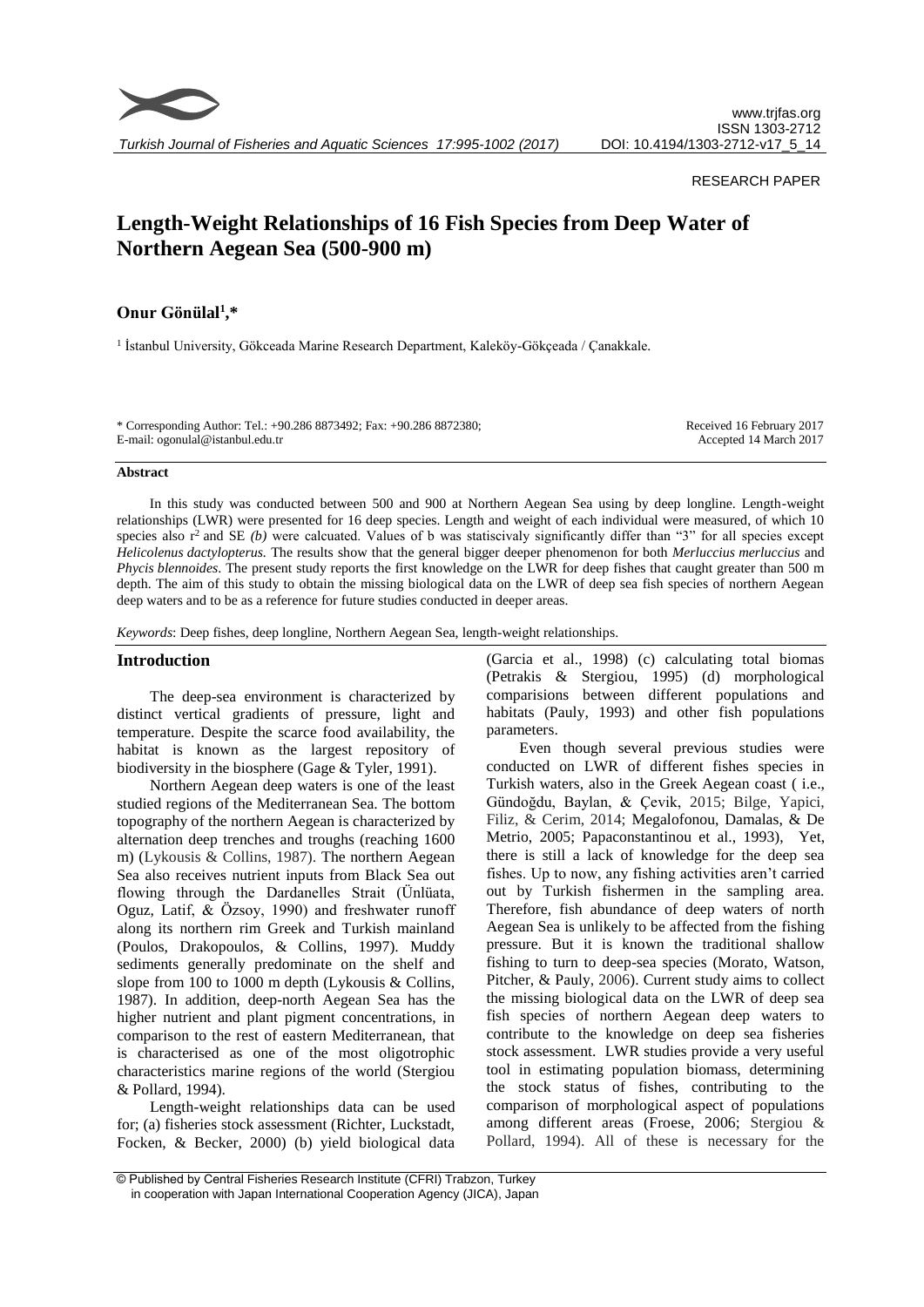purpose of management and conservation of fishery stock in unexplored area such as deep of northern Aegean Sea.

#### **Materials and Methods**

Samples were obtained at depths between 500 and 900 m in Northern Aegean Sea using deep longline (Figure 1). The study conducted from March 2016 to August 2016. Fishing operations were carried out from a 12 m boat named "Fırtına İÜ" belong to the İstanbul University. The deep longline was baited with pieces of different fishes (sardine, southern shortfin squid, mackerel etc.) and fished in the daylight. Depending on the weather conditions, the longline was retrieved 4-6 hours later. A total of 6000 hooks were used during the study.

Fishes were measured to the nearest cm (total lenght) and weighted g (total weight). Total length and total weight were measured for all the caught specimen. LWR were calculated using least squares fitting methods; *W=aL<sup>b</sup>*

Where "W" is the weight in gram, "L" is the total lenght in cm. The constants *a* and *b*, is related body shape and the slope balancing of dimension of the equation, respectively. The t-test was applied to test for variance of the b value to verify the significant difference from isometric grow (b=3) at the 0.05 significance level for each species.

For species with simple size less than 5 individual (*Alopias vulpinus, Centrolophus niger, Dipturus oxyrinchus Hexanchus griseus, Polyprion americanus* and *Pteroplatytrygon violacea*) even though length and weight measurement were reported, LWR were not calculated due to the small sample size of the species. In additions, a simple linear regression analysis between depth and mean size was calculated to inform dept-size trend of both *M. merluccius* and *P. blennoides*.

#### **Results**

Overall, 10 Elasmobranch species and 6 Actinopterygii species were analyzed. Length and weight of all caught specimen were measured, parameters of LWR (a, b and  $r^2$ ), 95% confidence intervals of b are given in Table 1.

Values of b were reported between 1,76



**Figure 1.** Sampling stations.

**Table 1.** Lenght-weight parameters for 16 species from deep water of northern Aegean Sea withtenspecies which LWR were calcutated; A  $(+)$ =positive allometry, A  $(-)$  = negative allometry, I = Isometric,

|                           | n           | Lenght (cm) |       | Weight $(g)$ |                          |        |        |       |        |            |
|---------------------------|-------------|-------------|-------|--------------|--------------------------|--------|--------|-------|--------|------------|
| Species                   |             | min         | max   | min          | max                      | a      | b      | SE(b) | $r^2$  | Allometry  |
| Alopias vulpinus          |             | 124         |       | 16,4         | $\overline{\phantom{0}}$ |        |        |       |        |            |
| Centrolophus niger        | 3           | 28          | 61    | 550          | 1672                     | ۰      |        |       |        |            |
| Conger conger             | 19          | 52.6        | 101.9 | 250          | 2010                     | 0.0005 | 3,2926 | 0.45  | 0,9437 | $A (+)$    |
| Dalatias licha            | 4           | 37,6        | 94    | 217          | 880                      | 0.0184 | 3,1978 | 0.38  | 0,8855 | $A (+)$    |
| Dipturus oxyrinchus       | 2           | 79          |       | 565          | ٠                        |        |        |       |        |            |
| Etmopterus spinax         | 12          | 29,2        | 44,3  | 110          | 235                      | 0.3514 | 1,7649 | 0.11  | 0,6863 | $A(\cdot)$ |
| Galeus melastemus         | 26(F)       | 36,2        | 52,3  | 125          | 525                      | 0.0003 | 3,652  | 0.20  | 0.9555 | $A (+)$    |
|                           | $13 \, (M)$ | 26,1        | 47.8  | 135          | 435                      | 0,1746 | 2,0819 | 0.19  | 0,8537 | $A(\cdot)$ |
| Helicolenus dactylopterus | 9           | 26.9        | 38.4  | 305          | 532,4                    | 0.0054 | 2,9522 | 0.07  | 0,8773 | I          |
| Hexanchus griseus         | 3           | 1290        | 1650  | 8615         | 20585                    |        |        |       |        |            |
| Merluccius merluccius     | 79          | 34.9        | 91,8  | 318,11       | 3572                     | 0.0136 | 2,8595 | 0.14  | 0,9638 | $A(-)$     |
| Mustelus mustelus         | 11          | 64,7        | 74,2  | 1460         | 2280                     | 0,0014 | 3,3083 | 0.03  | 0,9051 | $A (+)$    |
| Phycis blennoides         | 68          | 36          | 64,5  | 425          | 1380                     | 0,0654 | 2,4653 | 0.16  | 0,8287 | $A(\cdot)$ |
| Polyprion americanus      | 3           | 36          | 71    | 680          | 5100                     |        |        |       |        |            |
| Prionace glauca           | 6           | 104         | 133   | 3200         | 9450                     | 0,105  | 3,8495 | 0.10  | 0,9279 | $A (+)$    |
| Pteroplatytrygon violacea |             | 86          |       | 2400         | ٠                        |        |        |       |        |            |
| Scyliorhinus stellaris    | 28          | 31,4        | 69    | 110,5        | 780                      | 0,041  | 3,102  | 0.25  | 0,8955 | $A (+)$    |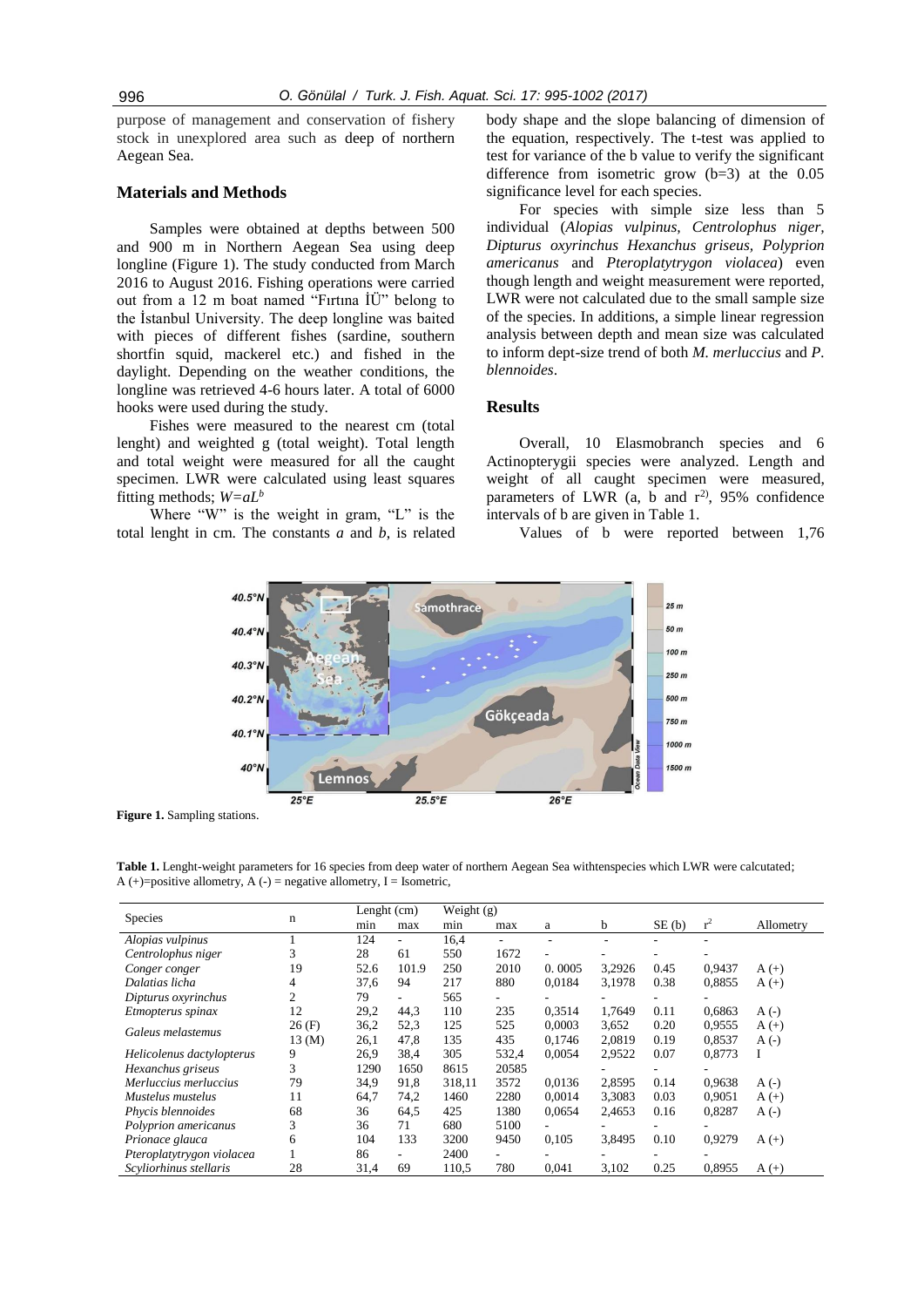(*Etmopterus spinax*) and 3,84 (*Prionace glauca*). Values of b expected between 2,5 and 3,5 (Froese, 2006). *Etmopterus spinax, Phycis blennoides* and *Prionace glauca* were not within the range. In additions, b values for these species were significantly different from 3 (P<0.05). *P. glauca* represented as the most isometrically growth fishes  $(b = 3.84)$  in this study

According to the type of growth, *Conger conger, Galeus melastemus* (female)*, Dalatias licha, Mustelus mustelus* and *Prionace glauca* showed positive allometry, *Etmopterus spinax, Galeus melastemus*  (male)*, Merluccius merluccius, Phycis blennoides* showed negative allometry and *Helicolenus dactylopterus* showed isometry (Table 1).

When the sex ratio significantly different from 1 : 1, LWR were calculated separately as female and male individuals (Froese, 2006). Because of the differences in sample size between male and female for only *G. melastemus,* LWR were calculated separately for the species.

Comparision between the LWR results of previous studies were also reported in Table 2. A simple linear regression analysis between depth and mean size was calculated to inform dept-size trend of both *M. merluccius* and *P. blennoides.* Result of the analysis showed that fish size correlated strongly with maximum depth for both species. The variables of  $r^2$ was calculated as 0.8062 and 0.8954 for *M. merluccius* and *P. blennoides* respectively (Figure 2).

#### **Discussions**

This paper is the first estimation of LWR for fishes in the deep water of northern Aegean Sea.

Current study assessed LWR of 16 deep-sea fishes of north Aegean Sea, of which six of them carried economical value, i.e. *Helicolenus dactylopterus, Merluccius merluccius, Mustelus mustelus, Polyprion americanus, Phycis blennoides, Prionace glauca*. Moreover, *M. mustelus* and *P. glauca* are listed as "Vulnerable (VU)" and "Near Threatened (NT)" respectively, by the IUCN Red List

Among the previous LWR studies, longline was used only by Öztekin, Özekinci and Daban (2016). When our result compared for b value with the study that also conducted at relatively deep water (up to 400 m), only *P. blennoides* showed remarkable difference. Low food availability may affect the *b*-value (Froese, 2006). Longlines are selective compared to other hunting gears (Bjordal & Løkkeborg, 1996). Hence, our sampling individuals are not juvenile. While *b*value ranged from 2.94 to 3.26 for *E. spinax* in the previous studies (see Table 2)*.* We calculated *b*-value was 1.76 for *E. spinax*. The highest difference can be associated with the food availability or the difference in the sampling methods.

In conclusion, LWR values of current study are different from the previous studies (Table 2). The maximum sampling depth reached was 400-500 m in these studies. The difference is possibly originated from differences temperature, salinity, food availability and size (Weatherley & Gill, 1987). Its highly possible that the depth factor was the main driver of these difference, with the current study holding the deepest samplings.

Our size records in total length for *M. merluccius* and *P. blennoides* are between 34,9 and 91,8 cm; 36 and 64,5 cm respectively. If the results are compared with these conducted below 500 m depth (see Table 2), the mean lenghts for both *M. merluccius* and *P. blennoides* in this study were greater. Many studies showed that the general bigger deeper trends observed within fish species (Macpherson & Duarte, 1991; Madurell, Cartes, & Labrapoulou, 2004; Papiol, Cartes, Fanelli, & Maynou, 2012 etc). *P. blennoides* shows that distinct bathymetric distribution of the small and large sized specimens. While bigger individuals only occur at great depths, smaller size individuals prefer at the shallow depths (Massutí, Morales-Nin, & Lloris, 1996). This trend is probably related to feeding strategy. While adults feed on larger crustaceans species and fishes, juvenile ones prefer small crustaceans (Gallordo, 1986). Similar results were found for *M. merluccius* migrating from coastal areas to the mid-shelf and a changed bathymetric distribution are related to a change in diet from small



**Figure 2.** Bigger-deeper phenomenon.

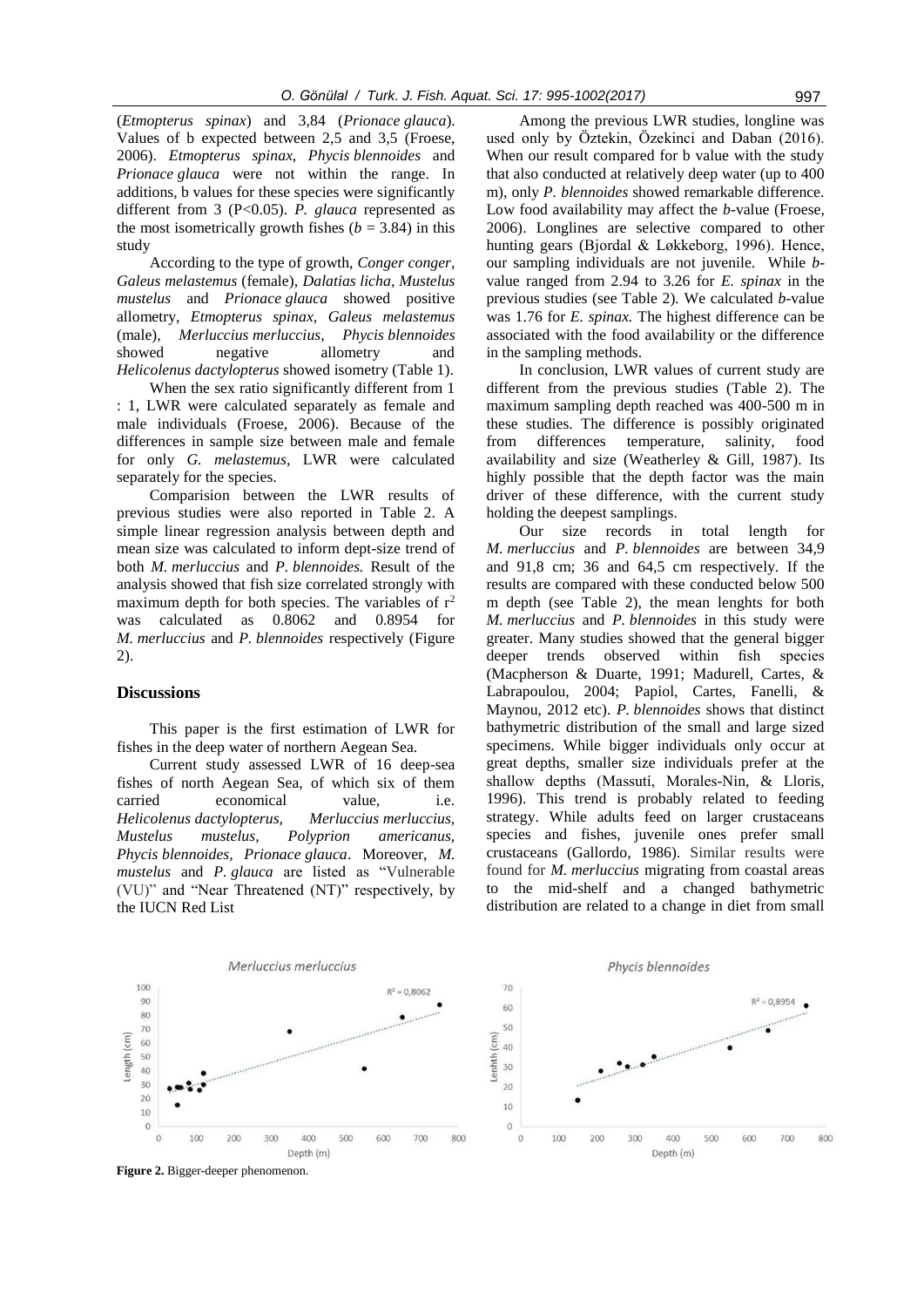## **Table 2.** The LWR results of previous studies

| Species       |                 | Lenght (cm) |       | Weight $(g)$             |                          |                          |                          | $r^2$                    |                                                                  |                        |                |
|---------------|-----------------|-------------|-------|--------------------------|--------------------------|--------------------------|--------------------------|--------------------------|------------------------------------------------------------------|------------------------|----------------|
|               | n               | min         | max   | min                      | max                      | a                        | $\mathbf b$              |                          | References                                                       | Area                   | Depth $(m)$    |
| A. vulpinus   | 7               | 211         | 514   | $\blacksquare$           | $\sim$                   | $\overline{\phantom{a}}$ |                          |                          | Megalofonou et al. (2005)                                        | <b>EMS</b>             |                |
|               | 3               | 250         | 600   | $\overline{\phantom{a}}$ | $\overline{a}$           |                          |                          |                          | Kabasakal and Kabasakal (2004)                                   | <b>NAS</b>             | $<$ 400        |
| D. licha      | 5               | 32,1        | 54,7  | 151,68                   | 786,39                   | $\overline{\phantom{a}}$ |                          |                          | Eronat and Özaydın (2014)                                        | İzmir-Sığacık Bay      | < 500          |
|               | 3               | 34.5        | 97    | 173.4                    | 5800                     | 0.0117                   | 3                        |                          | Güven, Kebapcioglu, and Deval (2012)                             | Antalya Bay            | 200-800        |
|               | 5               | 33.8        | 41.9  | $\overline{a}$           |                          |                          |                          |                          | Kabasakal and Kabasakal (2004)                                   | <b>NAS</b>             | $<$ 400        |
| D. oxyrinchus | 90 (M)          | 15.2        | 86.5  | $\sim$                   |                          | 0.00088                  | 3.34                     | 0.996                    | Yığın and İşmen (2010)                                           | Saros Bay              | 5-450          |
|               | 89(F)           | 14.9        | 100   | $\sim$                   | $\sim$                   | 0.00077                  | 3.37                     | 0.997                    | Y <sub>1</sub> g <sub>1</sub> and I <sub>smen</sub> $(2010)$     | Saros Bay              | 5-450          |
|               | 8               | 17.9        | 62.2  | 10.44                    | 850.48                   | 0.0007                   | 3.4                      | 0.99                     | Filiz and Bilge (2004)                                           | Sığacık Central Aegan  | 70-378         |
|               | 118             | 10          | 63.2  | 9                        | 4056                     | 0.00423                  | 3.2909                   | 0.0998                   | İşmen, Ozen, Altinagac, Ozekinci and Ayaz (2007)                 | Saros Bay              | 28-370         |
|               | 240(F)          | 16.5        | 105   | 30                       | 5300                     | 0.0013                   | 3.2338                   | 0.9696                   | Kadri, Marouani, Bradai, Bouaïn, and Morize (2014)               | Gulf of Gabes          | 80-170         |
|               | 280 (M)         | 15.5        | 95    | 30                       | 3650                     | 0.0035                   | 3.0179                   | 0.9723                   | Kadri et al. (2014)                                              | <b>Gulf of Gabes</b>   | 80-170         |
|               | 45              | 24.3        | 59    | $\mathcal{L}$            | $\sim$                   | $\overline{a}$           | $\sim$                   |                          | Bayhan, Ergüden, and Cartes (2017)                               | Mersin Bay (Turkey)    | 300-601        |
|               | 8               | 18.1        | 46.5  | 14.78                    | 285.04                   | 0.0309                   | 3.13                     | 0.995                    | Eronat and Özaydın (2014)                                        | Izmir-Sığacık Bay      | $500$          |
| E. spinax     | 11              | 10.6        | 45    | 4.3                      | 363.6                    | 0.0023                   | 3.2256                   | 0.952                    | İsmen, Yigin, Altinagac, and Ayaz (2009)                         | Saros Bay              | 5-500          |
|               | 24              | 10.6        | 45    | $\overline{4}$           | 364                      | 0.00172                  | 3.2659                   | 0.92                     | Ismen et al $(2007)$                                             | Saros Bay              | 28-370         |
|               | 129             | 8.6         | 31.7  | 2.2                      | 150.81                   | 0.0035                   | 3.08                     | 0.98                     | Eronat and Özaydın (2014)                                        | İzmir-Sığacık Bay      | $<$ 500        |
|               | 150             | 10          | 39.4  | 4.2                      | 249.8                    | 0.0052                   | 2,94                     | 0.973                    | Güven et al. (2012)                                              | Antalya Bay            | 200-800        |
|               | 220             | 11          | 22.7  | $\blacksquare$           | $\overline{\phantom{a}}$ | $\overline{a}$           | $\overline{\phantom{a}}$ | $\blacksquare$           | Kabasakal and Kabasakal (2004)                                   | <b>NAS</b>             | $<$ 400        |
|               | <b>Numerous</b> | 15          | 30.5  | $\blacksquare$           | $\sim$                   | ÷.                       |                          | $\sim$                   | Bayhan et al. (2017)                                             | Mersin Bay (Turkey)    | 300-601        |
| G.melastomus  | 303             | 11.3        | 31.7  | 3.5                      | 86.4                     | 0.0016                   | 3.175                    | 0.953                    | Ismen et al. $(2009)$                                            | Saros Bay              | 5-500          |
|               | 180             | 11.3        | 42    | $\overline{\phantom{a}}$ | $\sim$                   | $\overline{\phantom{a}}$ | $\sim$                   | $\overline{\phantom{a}}$ | Morey et al. (2003)                                              | W. Mediterranean Sea   |                |
|               | 93              | 12          | 31.7  | 5                        | 86                       | 0.00238                  | 3.029                    | 0.98                     | Ismen et al. $(2007)$                                            | Saros Bay              | 28-370         |
|               | 235             | 8.9         | 45    | 1.13                     | 278.77                   | 0.0019                   | 3.14                     | 0.95                     | Eronat and Özaydın (2014)                                        | İzmir-Sığacık Bay      | $<$ 500 $\,$   |
|               | 544             | 11.5        | 57.5  | 4.6                      | 693.3                    | 0.0026                   | 3                        | 0.982                    | Güven et al. (2012)                                              | Antalya Bay            | 200-800        |
|               | 183             | 165         | 175   | $\sim$                   | ÷.                       | $\sim$                   |                          |                          | Kabasakal and Kabasakal (2004)                                   | <b>NAS</b>             | $<$ 400        |
|               | 49              | 32.5        | 67.0  | $\sim$                   |                          |                          |                          |                          | Bayhan et al. (2017)                                             | Mersin Bay (Turkey)    | 300-601        |
| H. griseus    | 21              | 250         | 600   | $200$ kg                 | 1000 kg                  | $\overline{\phantom{a}}$ |                          | $\overline{\phantom{a}}$ | Kabasakal (2006)                                                 | In Turkish waters      | $\blacksquare$ |
|               | $\overline{7}$  | 80          | 170   | $165$ kg                 | $228.5 \text{ kg}$       | 0.0002                   | 3.606                    | 0.982                    | Ismen et al. $(2009)$                                            | Saros Bay              | 5-500          |
|               | 5               | 80          | 114   | $165 \text{ kg}$         | 580 kg                   | 0.00008                  | 3.8222                   | 0.913                    | Ismen et al. $(2007)$                                            | Saros Bay              | 28-370         |
|               | 37              | 182         | 600   | 54 kg                    | $<$ 300 kg               | $\sim$                   | $\sim$                   | $\sim$                   | Celona, De Maddalena, and Romeo (2005)                           | Eastern North Sicilian | 40-250         |
|               | $\mathbf{1}$    | 90          | ÷     |                          | ÷                        | $\overline{a}$           | $\sim$                   | $\sim$                   | Bayhan et al. (2017)                                             | Mersin Bay (Turkey)    | 300-601        |
| M. mustelus   | 41              | 41.8        | 113.3 | 121.8                    | 4780                     | 0.001                    | 3.27                     | 0.971                    | Eronat and Özaydın (2014)                                        | Izmir-Sığacık Bay      | $<$ 500        |
|               | $\overline{4}$  | 52.6        | 87.4  | 565.2                    | 2260                     | 0.0974                   | 2.77                     | 0.999                    | Güven et al. (2012)                                              | Antalya Bay            | 200-800        |
|               | 26              | 58.9        | 152.2 | 560                      | 14430                    | 0.00131                  | 3.1895                   | 0.986                    | Ismen et al. $(2007)$                                            | Saros Bay              | 28-370         |
|               | 70              | 46.8        | 152.2 | 382                      | 14431                    | 0.0034                   | 2.9789                   | 0.988                    | Ismen et al. $(2009)$                                            | Saros Bay              | 5-500          |
|               | 17              | 51.4        | 95.5  | $\sim$                   | $\sim$                   | 0.0044                   | 2.912                    | 0.982                    | Özaydın, Uçkun, Akalın, Leblebici, and Tosunoğlu (2007)          | İzmir Bay              | < 50           |
|               | 35              | 38.3        | 97.5  | 116.37                   | 3170                     | 0.0011                   | 3.25                     | 0.97                     | Filiz and Bilge (2004)                                           | Sığacık                | 70-378         |
|               | 148             | 25.6        | 125.1 | $\mathcal{L}$            | $\sim$                   | 0.0027                   | 3.05                     | 0.979                    | Ilkyaz, Metin, Soykan, and Kinacigil (2008)                      | CAS                    | 30-70          |
|               | 74              | 34.9        | 101.7 | $\sim$                   | $\overline{a}$           | 0.0053                   | 2.843                    | 0.989                    | Bilge et al. (2014)                                              | SAS                    | 30-225         |
| P. glauca     | 116             | 100.5       | 329   | $\blacksquare$           |                          | $\sim$                   |                          |                          | Megalofonou et al. (2005)                                        | <b>EMS</b>             |                |
|               | 870             | 70          | 349   | $\blacksquare$           |                          |                          |                          |                          | Megalofonou, Damalas, and Metrio (2009)                          | <b>EMS</b>             |                |
|               | 2               | 98          | 350   | 3 kg                     | 100 kg                   |                          |                          |                          | Kabasakal (2010)                                                 | <b>Edremit Bay</b>     |                |
|               | 3               | 51          | 250   | $\blacksquare$           |                          |                          |                          |                          | Kabasakal and Kabasakal (2004)                                   | <b>NAS</b>             | $<$ 400        |
|               | 77              | 100         | 215   | $\blacksquare$           |                          | 3.4996                   | 3.40368                  |                          | García-Cortés & Mejuto (2002)                                    | northeast Atlantic     |                |
|               | 119             | 93          | 254   | $5$ kg                   | 119 kg                   |                          |                          |                          | Mejuto, Ramos-Cartelle, Quintans, González, and Carroceda (2008) | Atlantic               |                |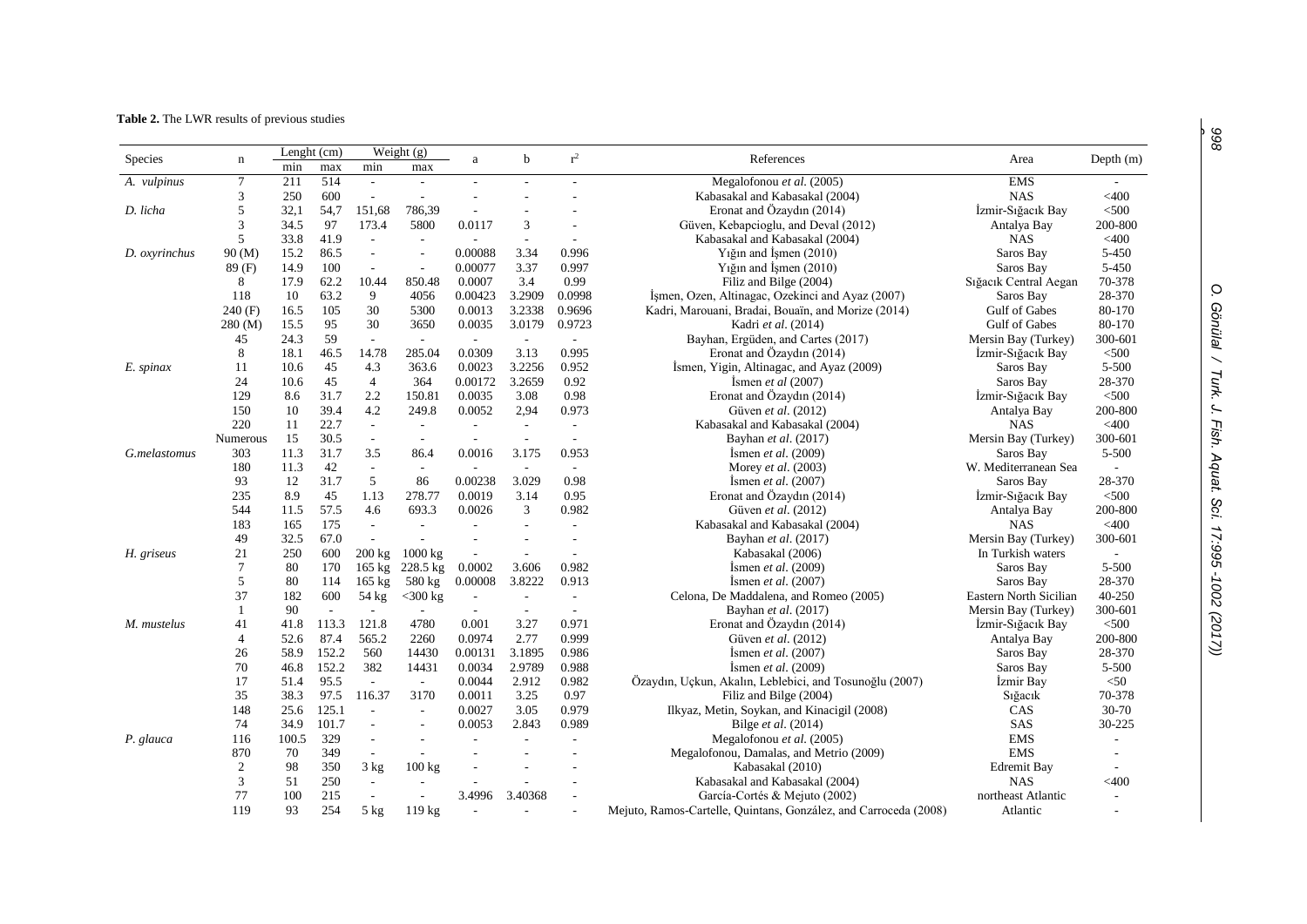## **Table 2.** Continued.

| $\overline{P}$ . violacea | $\mathbf{1}$   | 99.6 | $\sim$                   |                          |                          |                          |                             |                          | Antonenko, Balanov, Matveichuk, and Blishak (2015)                 | South Kuril region     | 1500                     |
|---------------------------|----------------|------|--------------------------|--------------------------|--------------------------|--------------------------|-----------------------------|--------------------------|--------------------------------------------------------------------|------------------------|--------------------------|
|                           |                | 99   | $\sim$                   | $2.5$ kg                 | L,                       |                          |                             |                          | Ellis (2007)                                                       | North Sea              | 70                       |
|                           |                | 117  |                          | $6.4 \text{ kg}$         |                          |                          |                             |                          | Cazaux and Labourg (1971)                                          | Bay of Biscay          | $\overline{\phantom{a}}$ |
|                           | 1              | 102  |                          | $2.5$ kg                 | L,                       |                          |                             | L.                       | Akhilesh, Manjebrayakath, Ganga, Bineesh, and Rajool Shanis (2008) | SW coast of India      | 150                      |
|                           | 1              | 95.0 |                          | $3.6 \text{ kg}$         | ÷,                       |                          | $\overline{\phantom{a}}$    | $\overline{\phantom{a}}$ | Ergüden, Ergüden, Çekiç, and Altun (2017)                          | <b>EMS</b>             | 40                       |
| S. stellaris              | 19             | 25.8 | 69.7                     | 60.13                    | 1685.6                   | 0.0006                   | 3.46                        | 0.964                    | Eronat and Özaydın (2014)                                          | İzmir-Sığacık Bay      | $<$ 500                  |
|                           | 34             | 14.5 | 71                       | $\overline{\phantom{a}}$ | $\sim$                   | 0.0065                   | 2.817                       | 0.975                    | Özaydın et al. (2007)                                              | İzmir Bay              | < 50                     |
|                           | 12             | 16.5 | 61.6                     | 12.2                     | 1049.3                   | 0.0009                   | 3.3653                      | 0.996                    | <i>Ismen et al.</i> (2009)                                         | Saros Bay              | 5-500                    |
|                           | 11             | 24.1 | 78.2                     | $\blacksquare$           | L.                       | 0.02                     | 3.23                        | 0.995                    | İlkyaz et al. (2008)                                               | CAS                    | 30-70                    |
|                           | 3              | 40   | 165                      |                          |                          |                          | $\overline{a}$              | $\mathcal{L}$            | Kabasakal and Kabasakal (2004)                                     | <b>NAS</b>             | $<$ 400                  |
|                           | 92             | 14.1 | 71.7                     |                          | $\overline{a}$           | 0.0039                   | 2.9755                      | 0.987                    | Bilge et al. (2014)                                                | SAS                    | 30-225                   |
| C. niger                  | $\overline{c}$ | 78   | 103                      | $\overline{a}$           |                          |                          |                             | ÷,                       | Akyol (2008)                                                       | İzmir Bay              | 30                       |
|                           | 1              | 31.6 | $\mathbf{r}$             |                          |                          |                          |                             | ÷.                       | Ceyhan and Akyol (2010)                                            | İzmir Bay              | 55                       |
|                           | 1              | 11.2 | $\overline{\phantom{a}}$ | 18.4                     | ÷,                       | $\overline{\phantom{a}}$ | $\overline{a}$              | $\overline{\phantom{a}}$ | Ergüden, Yağlıoğlu, Gürlek and Turan (2012)                        | Iskenderun Bay         | 34                       |
| C. conger                 | 20             | 27.7 | 83                       | $\blacksquare$           | $\overline{\phantom{a}}$ | 0.0001                   | 3.6                         | 0.993                    | Ilkyaz et al. (2008)                                               | CAS                    | 30-70                    |
|                           | 25             | 40.1 | 64.5                     | 85                       | 376                      | 0.00039                  | 3.3164                      | 0.951                    | Ismen et al. $(2007)$                                              | Saros Bay              | 28-370                   |
|                           | 22             | 32.2 | 65.4                     | 42.94                    | 460.11                   | 0.005                    | 3.24                        | 0.96                     | Filiz and Bilge (2004)                                             | Siğacık                | 70-378                   |
|                           | 10             | 37.2 | 49.5                     | $\overline{\phantom{a}}$ | $\overline{\phantom{a}}$ | 0.0003                   | 3.397                       | 0.984                    | Özaydın et al. (2007)                                              | Izmir Bay              | $<$ 50                   |
|                           | 8              | 20.9 | 62.5                     | $\overline{\phantom{a}}$ | $\sim$                   | 0.0002                   | 3.489                       | 0.967                    | Karakulak, Erk, and Bilgin (2006)                                  | <b>NAS</b>             | $<$ 30                   |
|                           | 95             | 26.4 | 136                      | 30                       | 7270                     | 0.0011                   | 3.101                       | 0.9                      | Öztekin et al. (2016)                                              | Saros Bay              | $0 - 400$                |
| H.dactylopterus           | 96             | 7.6  | 20.5                     | 6                        | 150                      | 0.01628                  | 3.0371                      | 0.974                    | Ismen et al. $(2007)$                                              | Saros Bay              | 28-370                   |
|                           | 178            | 5.5  | 13.5                     | 1.93                     | 43.45                    | 0.0079                   | 3.28                        | 0.92                     | Filiz and Bilge (2004)                                             | Sığacık Bay            | 70-378                   |
|                           | 524            | 3.3  | 27                       | 0.58                     | 288.6                    | 0.016                    | 2.99                        | 0.99                     | Consoli et al. (2010)                                              | Tyrrhenian Sea         | 100-600                  |
|                           | 101            | 5.8  | 14.7                     | $\mathcal{L}$            | $\sim$                   | 0.0093                   | 3.23                        | 0.988                    | Bilge et al. (2014)                                                | SAS                    | 30-225                   |
|                           | 26             | 18.2 | 41.9                     | 97                       | 696                      | 0.0496                   | 2.624                       | 0.927                    | Oztekin et al. (2016)                                              | Saros Bay              | $0 - 400$                |
|                           | 364            | 11.0 | 28.4                     | $\omega$                 | $\sim$                   | $\sim$                   | $\mathcal{L}_{\mathcal{A}}$ | $\mathbf{r}$             | Bayhan et al. (2017)                                               | Mersin Bay (Turkey)    | 300-601                  |
| M. merluccius             | 21             | 21.5 | 40.5                     | $\mathcal{L}$            | $\overline{a}$           | 0.0061                   | 3                           | 0.944                    | Ceyhan, Akyol, and Erdem (2009)                                    | Gökova Bay             |                          |
|                           | 222            | 26.8 | 83.1                     | 142                      | 3381                     | 0.0127                   | 2.867                       | 0.961                    | Öztekin et al. (2016)                                              | Saros Bay              | $0 - 400$                |
|                           | 55             | 12.7 | 28.3                     | 20                       | 170                      | 0.0005                   | 2.91                        | 0.94                     | Kapiris and Klaoudatos (2011)                                      | Argolikos Gulf         | inshore                  |
|                           | 319            | 8.9  | 44.8                     | 3.8                      | 753.68                   | 0.0026                   | 3.369                       | 0.99                     | Bök et al. (2011)                                                  | Marmara Sea            | 30-100                   |
|                           | 2711           | 2.7  | 48.8                     | $\mathbb{L}^2$           | $\overline{\phantom{a}}$ | 0.9814                   | 3.189                       | 0.981                    | Özaydın et al. (2007)                                              | İzmir Bay              | $<$ 50                   |
|                           | $22\,$         | 19.7 | 41.1                     | $\omega$                 | $\blacksquare$           | 0.0049                   | 3.103                       | 0.982                    | Karakulak et al. (2006)                                            | <b>NAS</b>             | $<$ 30                   |
|                           | 29             | 13.2 | 31                       | 14.2                     | 11.63                    | 0.033                    | 2.353                       | 0.93                     | Sangun, Akamca, and Akar (2007)                                    | <b>EMS</b>             | $5 - 100$                |
|                           | 31             | 16   | 28.7                     | $\mathcal{L}$            | ÷.                       | 0.0096                   | 2.899                       | 0.946                    | Ozvarol(2014)                                                      | Antalya Bay            | $25 - 150$               |
|                           | 152            | 18   | 50.2                     | $\sim$                   | $\overline{a}$           | 0.00362                  | 3.2                         | 0.95                     | Moutopoulos and Stergiou (2002)                                    | Naxos island           | inshore                  |
|                           | 1499           | 9    | 45.5                     | $\overline{\phantom{a}}$ | $\overline{\phantom{a}}$ | 0.0039                   | 3.2                         | 0.984                    | İlkyaz et al. (2008)                                               | CAS                    | 30-70                    |
|                           | 2041           | 7.9  | 66                       | $\overline{4}$           | 2150                     | 0.00439                  | 3.1495                      | 0.977                    | Ismen et al. $(2007)$                                              | Saros Bay              | 28-370                   |
|                           | Numerous       | 14.3 | 57.5                     | $\sim$                   | $\sim$                   | $\sim$                   | $\sim$                      | $\blacksquare$           | Bayhan et al. (2017)                                               | Mersin Bay (Turkey)    | 300-601                  |
| P. blennoides             | 12             | 12.3 | 15                       | 12.43                    | 27.1                     | 0.0017                   | 3.55                        | 0.89                     | Filiz and Bilge (2004)                                             | Sığacık Bay            | 70-378                   |
|                           | 359            | 16   | 42.5                     | 24                       | 737                      | 0.00209                  | 3.3814                      | 0.971                    | Ismen et al. $(2007)$                                              | Saros Bay              | 28-370                   |
|                           | 99             | 26.2 | 54.1                     | 143                      | 1540                     | 0.0069                   | 3.045                       | 0.922                    | Öztekin et al. (2016)                                              | Saros Bay              | $0 - 400$                |
|                           | 505            | 6.4  | 50                       | $\blacksquare$           | ÷,                       | 0.00002                  | 3.238                       | $\blacksquare$           | Papaconstantinou et al. (1993)                                     | CAS                    |                          |
|                           | 35             | 21.5 | 45                       | $\overline{\phantom{a}}$ | $\overline{\phantom{m}}$ |                          | $\overline{\phantom{a}}$    | $\overline{\phantom{a}}$ | Bayhan et al. (2017)                                               | Mersin Bay (Turkey)    | 300-601                  |
| P. americanus             | 20             | 59   | 84                       | $\sim$                   | L.                       | 0.05286                  | 2.737                       | 0.944                    | Ferreira, Sousa, Delgado, Carvalho, and Chada (2008)               | Madeira archipelago    | 25-1150                  |
|                           |                | 22   | 27                       |                          | L.                       |                          | ÷,                          | $\sim$                   | Vassilopoulou and Anastasopoulou (2007)                            | SAS                    | $40 - 250$               |
|                           |                | L,   | $\sim$                   | $10 \text{ kg}$          | $116 \text{ kg}$         |                          |                             |                          | Machias et al. (2001)                                              | Aegean Sea             |                          |
|                           |                | 13.4 |                          | $\sim$                   | ÷.                       | $\sim$                   | $\overline{a}$              | $\overline{\phantom{a}}$ | Başusta and Erdem (2000)                                           | Karatas coast (Turkey) | 30-40                    |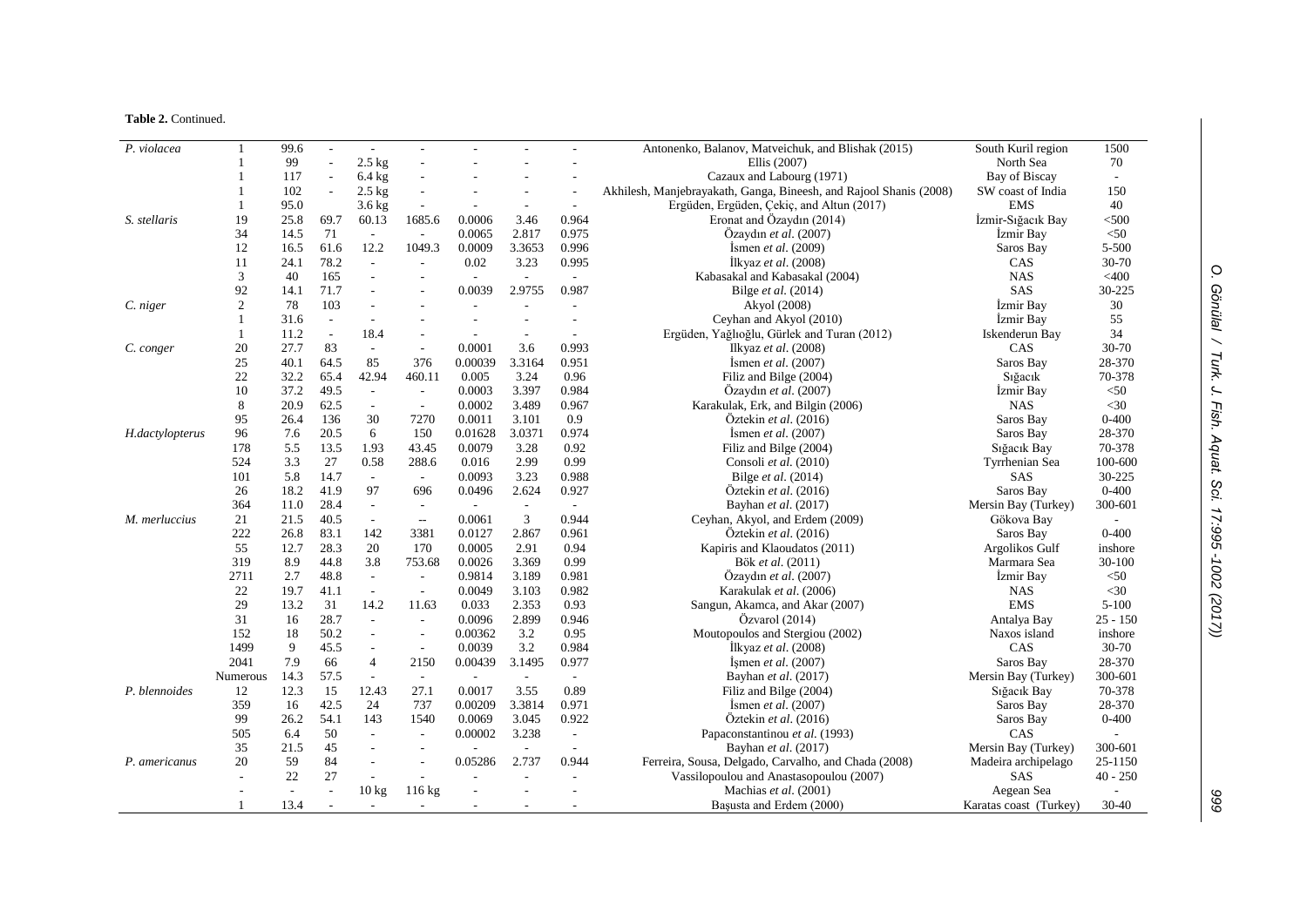crustaceans to small pelagic fishes. (Bartolino, Ottavi, Colloca, Ardizzone, & Stefánsson, 2008; Ardizzone & Corsi, 1997). Bigger deeper trends have been still a controversial subject. For example, Stefanescu, Rucabado, and Lloris (1992) reported a smallerdeeper trend for some fish species in the deep water of Catalan Sea. These species display a wide spectrum of changes in food habits. It can be considered to be ontogenetic migration undertake from coastal areas to the continental shelf as they grow larger (Macpherson & Duarte, 1991). In this study, a bigger-deeper trend clearly appeared for *Merluccius merluccius* and *Phycis blennoides* (Figure 2).

Both of the named species have high commercial importance in the Mediterranean Sea, including Turkey. Even though, *M. merluccius* is a major threat to the populations and priority species for the GFCM, *P. blennoides* has not been assessed by the GFCM. Global mean of demersal marine fishes was shifted to the deeper water species in the last years (Morato et al., 2006). Current study proved that *M. merluccius* and *P. blennoides* have bigger size in deeper waters than coastal waters. Its known that fisheries resources are declining sharply in shallower waters. Deep water of northern Aegean is new candidate for fishing resource. Even though FAO has developed a guideline for the management of deepsea fisheries (Eayrs, 2009), fishery practices in international waters like Agean Sea, brings many complex problems. Acccording to the guidelines, fisheries exploiting deepsea fish stocks have adverse impacts on vulnerable marine ecosystems. Therefore, it is important to obtain information on deep sea species for its sustainaibility which could be under fishing pressure in near future, due to the decline of fish stocks in shallow waters.

The present data obtained in this study could potentially serve as a useful tool in ongoing fishery studies with regard to fisheries management in the area and as a future reference for comparision of similar parameter estimated in other areas.

# **Acknowledgement**

This work was supported by the Scientific Research Projects of Istanbul University, Project Number 54441.

## **References**

- Akhilesh, K. V., Manjebrayakath, H., Ganga, U., Bineesh, K. K., & Rajool Shanis, C. P. (2008). Morphometric characteristics of the pelagic stingray Pteroplatytrygon violacea (Bonaparte, 1832) caught off Cochin, southwest coast of India. *Journal of the Marine Biological Association of India*, 50(2), 235-237.
- Akyol, O. (2008). New record of the juvenile blackfish, Centrolophus niger (Centrolophidae), from the Aegean Sea (Izmir Bay, Turkey). *Cybium*, 32(1), 91- 92.
- Antonenko, D. V., Balanov, A. A., Matveichuk, S. P., &

Blishak, N. M. (2015). Record of rare for waters of Russia pelagic stingray Pteroplatytrygon violacea (Dasyatidae) in the South Kuril region. *Journal of Ichthyology*, 55(6), 911-913.

http://dx.doi.org/10.1134/S0032945215050021

- Ardizzone, G. D., & Corsi, F. (1997). Atlas of Italian demersal fishery resources. Trawl surveys 1985-1987. Biologia Marina Mediterranea. Livorno, Italy, SIBM Press., 479 pp.
- Bartolino, V., Ottavi, A., Colloca, F., Ardizzone, G. D., & Stefánsson, G. (2008). Bathymetric preferences of juvenile European hake (Merluccius merluccius). *ICES Journal of Marine Science,* 65(6), 963-969.
- Başusta, N., & Erdem, U. (2000). İskenderun Korfezi balıkları üzerine bir araştırma. *Turk J Zool*, 24, 1–19 (in Turkish).
- Bayhan, Y.K., Ergüden, D., & Cartes, J. E. (2017). Shrimp fisheries abundance and species composition of benthic fish fauna in deep sea fishery of North-Eastern Mediterranean (Turkey). *Acta Zoologica Bulgarica*, (In press).
- Bjordal, A., & Løkkeborg, S. (1996). Longlining: Fishing New Books: Oxford, England, Oxford Press., 156 pp.
- Bök, D.T., Göktürk, D., Kahraman, A., Alıçlı, T., Acun, T., & Ateş, C. (2011). Length-weight relationships of 34 fish species from the Sea of Marmara, Turkey. *Journal Animal Veterinary Advances*, 10, 3037-3042.
- Bilge, G., Yapici, S., Filiz, H., & Cerim, H. (2014). Weightlength relations for 103 fish specıes from the southern Aegean Sea, Turkey. *Acta Ichthyologica et Piscatoria*, 44(3), 263. http://dx.doi.org/10.3750/AIP2014.44.3.11
- Cazaux, C., & Labourg, P. J. (1971). Contribution à la faune de la région d'Arcachon. *Bulletin de la Société linnéenne de Bordeaux*, 1, 123-129.
- Celona, A., De Maddalena, A., & Romeo, T. (2005). Bluntnose sixgill shark, Hexanchus griseus (Bonnaterre, 1788), in the Eastern North sicilian waters. *Bollettino del Museo civico di Storia naturale di Venezia*, 56, 137-151.
- Ceyhan, T., Akyol, O., & Erdem, M. (2009). Length-weight relationships of fishes from Gökova Bay, Turkey (Aegean Sea). *Turkish Journal of Zoology*, 33, 69-72. http://dx.doi.org/10.3906/zoo-0802-9
- Ceyhan, T., & Akyol, O. (2010). Short Communication Occurrence of the blackfish, Centrolophus niger (Gmelin 1789) (Osteichthyes: Centrolophidae), in Izmir Bay, Aegean Sea. *Journal of Applied Ichthyology*, 27, 139-140.

http://dx.doi.org/10.1111/j.1439-0426.2010.01579.x

- Consoli, P., Battaglia, P., Castriota, L., Esposito, V., Romeo, T., & Andaloro, F. (2010). Age, growth and feeding habits of the bluemouth rockfish, Helicolenus dactylopterus dactylopterus (Delaroche 1809) in the central Mediterranean (southern Tyrrhenian Sea). *Journal of Applied Ichthyology*, 26(4), 583-591. http://dx.doi.org/10.1111/j.1439-0426.2010.01467.x
- Eayrs, S., Snedaker, S. C., & Getter, C. D. (2009). International guidelines for the management of deepsea fisheries in the high seas (Report No. FAO 338.3727 D598). Roma Italia, FAO Press., 81 pp.
- Ellis, J.R. (2007). Occurrence of pelagic stingray Pteroplatytrygon violacea (Bonaparte, 1832) in the North Sea. *Journal of Fish Biology*, 71, 933–937. http://dx.doi.org/10.1111/j.1095-8649.2007.01534.x
- Ergüden, D., Yağlıoğlu, D., Gürlek, M., & Turan, C. (2012). An occurrence of the blackfish, Centrolophus niger (Gmelin, 1789), in Iskenderun Bay,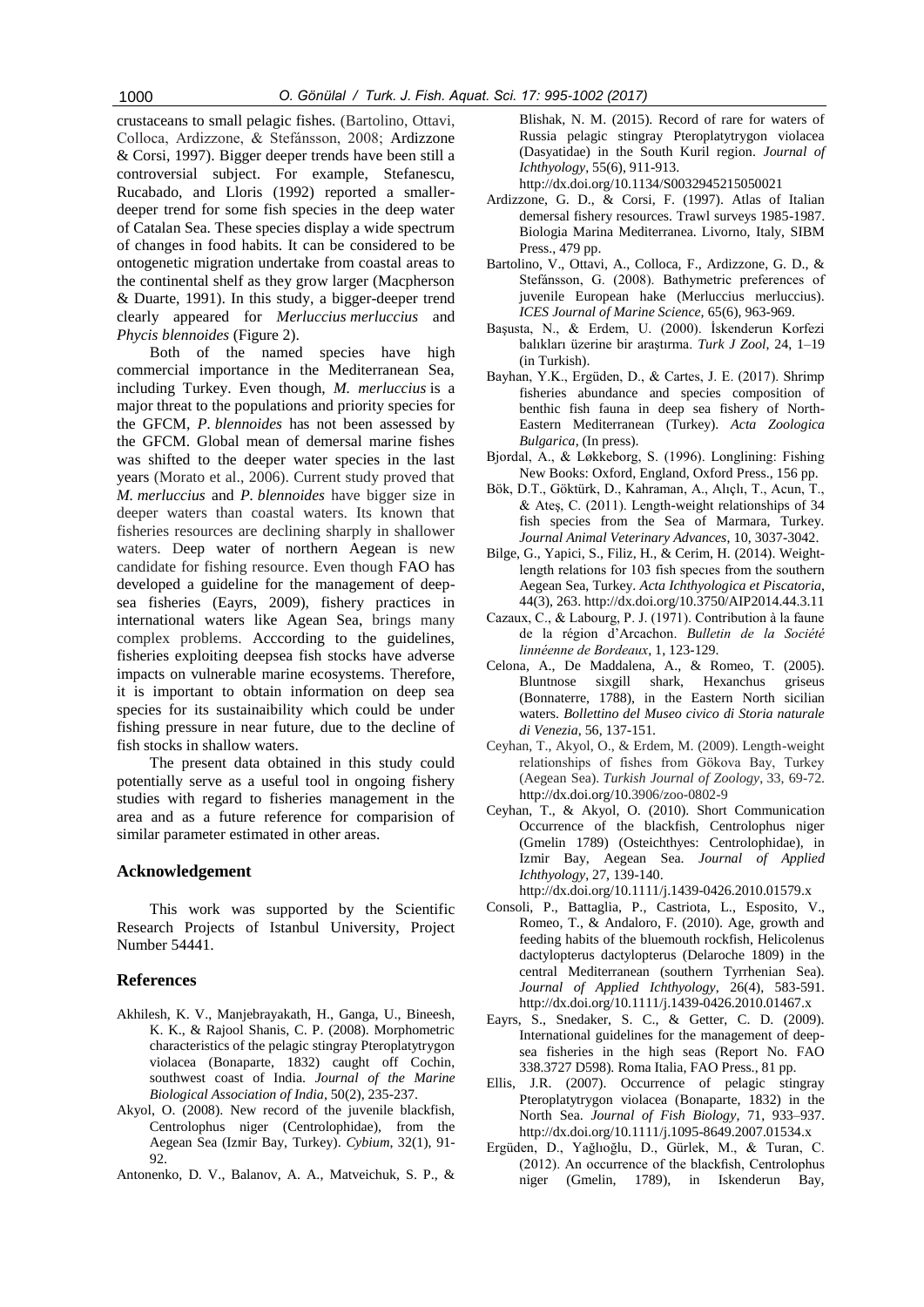(northeastern Mediterranean, Turkey). *Journal of Black Sea/Mediterranean Environment*, 18(1), 97- 101.

- Ergüden, D., Ergüden, A. S., Çekiç, M., & Altun, A. (2017). On the occurrence of the pelagic stingray Pteroplatytrygon violacea (Bonaparte, 1832) (Chondrichthyes: Dasyatidae) in the Northeastern Mediterranean, Turkey. *Biharean Biologist*, (In press).
- Eronat, E.G.T., & Özaydın O. (2014). Length-weight relationship of cartilaginous fish species from Central Aegean Sea (Izmir Bay and Sığacık Bay). *Ege Journal Fisheries Aqutic. Sciences*, 31(3), 119-125. http://dx.doi.org/10.12714/egejfas.2014.31.3.01
- Ferreira, S., Sousa, R., Delgado, J., Carvalho, D., & Chada, T. (2008). Weight–length relationships for demersal fish species caught off the Madeira archipelago (eastern‐central Atlantic). *Journal of Applied Ichthyology*, 24(1), 93-95.
- http://dx.doi.org/10.1111/j.1439-0426.2007. 01027.x
- Filiz, H., & Bilge, G. (2004) Length–weight relationships of 24 fish species from the North Aegean Sea, Turkey. *Journal of Applied Ichthyology*, 20, 431–432. http://dx.doi.org/10.1111/j.1439-0426.2004.00582.x
- Froese, R. (2006). Cube law, condition factor and weight– length relationships: history, meta-analysis and recommendations. *Journal of Applied Ichthyology*, 22, 241–253.
	- http://dx.doi.org/10.1111/j.1439-0426.2006.00805.x
- Gage, J. D., & Tyler, P. A. (1991). Deep-sea biology: A natural history of organisms at the deep-sea floor. Cambridge, England, Cambridge University Press., 504 pp.
- Gallardo-Cabello, M. (1986). Estudio de la ultraestructura del otolito sagita de la brótola Phycis blennoides (Brunnich, 1768) en el Mediterráneo occidental (Pisces: Gadidae). *Anales del Instituto de Ciencias del Mar y Limnología*, 13(2), 197-206.
- Garcia, C.B., Duarte, J.O., Sandoval, N., Von Schiller, D., Melo, G., & Navajas, P. (1998). Length-weight relationships of demersal fishes from the Gulf of Salamanca, Colombia, Naga. *ICLARM Quartely*, 21, 30-32.
- García-Cortés, B., & Mejuto, J. (2002). Size-weight relationships of the swordfish (*Xiphias gladius*) and several pelagic shark species caught in the Spanish surface longline fishery in the Atlantic, Indian and pacific oceans. *Collected Volume Science Paper ICCAT*, 54(4), 1132-1149.
- Gündoğdu, S., Baylan, M., & Çevik, C. (2015). Comparative study of the Length-Weight Relationships of some fish species along the Turkish coasts. *Mediterranean Marine Science*, 17(1), 80-108.
- Güven, O., Kebapcioglu, T., & Deval, M. C. (2012). Length–weight relationships of sharks in Antalya Bay, eastern Mediterranean. *Journal of Applied Ichthyology*, 28, 278–279.
	- http://dx.doi.org/10.1111/j.1439-0426.2011.01823.x
- Ilkyaz, A. T., Metin, G., Soykan, O., & Kinacigil, H. T. (2008). Length–weight relationship of 62 fish species from the Central Aegean Sea, Turkey. *Journal of Applied Ichthyology*, 24(6), 699-702.

http://dx.doi.org/10.1111/j.1439-0426.2008.01167.x

Ismen, A., Ozen, O., Altinagac, U., Ozekinci, U., & Ayaz, A. (2007). Weight–length relationships of 63 fish species in Saros Bay, Turkey. *Journal of Applied Ichthyology*, 23(6), 707-708. http://dx.doi.org/10.1111/j.1439-0426.2007.00872.x

- Ismen, A., Yigin, C., Altinagac, U., & Ayaz, A. (2009). Length–weight relationships for ten shark species from Saros Bay (North Aegean Sea). *Journal of Applied Ichthyology*, 25(1), 109-112. http://dx.doi.org/10.1111/j.1439-0426.2009.01263.x
- Kabasakal, H. (2006). Distribution and biology of the bluntnose sixgill shark, Hexanchus griseus (Bonnaterre, 1788) (Chondrichthyes: Hexanchidae), from Turkish waters. *Annales Series Historia Naturalis*, 16, 29-36.
- Kabasakal, H. (2010). On the occurrence of the blue shark, Prionace glauca (Chondrichthyes: Carcharhinidae), off Turkish coast of northern Aegean Sea. *Marine Biodiversity Records*, 3(e31), 1-4. https://doi.org/10.1017/S1755267210000266
- Kabasakal, H., & Kabasakal, E. (2004). Shark captured by commercial fishing vessels off the coast of Turkey in the northern Aegean Sea. *Annales Series Historia Naturalis*, 14, 171-180.
- Kadri, H., Marouani, S., Bradai, M. N., Bouaïn, A., & Morize, E. (2014). Distribution and morphometric characters of the Mediterranean longnosed skate, Dipturus oxyrinchus (Chondrichthyans: Rajidae) in the. *Journal of Coastal Life Medicine*, 2(7), 505-510.
- Kapiris, K., & Klaoudatos, D. (2011). Length-weight relationships for 21 fish species caught in the Argolikos Gulf (central Aegean Sea, eastern Mediterranean). *Turkish Journal of Zoology*, 35(5), 717-723. http://dx.doi.org/10.3906/zoo-1003-122
- Karakulak, F. S., Erk, H., & Bilgin, B. (2006) Length– weight relationships for 47 coastal fish species from the northern Aegean Sea, Turkey. *Journal of Applied Ichthyology*, 22, 274–278.
- Lykousis, V., & Collins, M. (1987). Sedimentary environments in the northwestern Aegean Sea, identified from sea bed photography. *Thalassographica*, 10(1), 23-35.
- Machias, A., Somarakıs, S., Magoulas, A., Tsimenidis, N., Divanach, P., Papadroulakis, N., Spedicato, M.T., & Suquet, M. (2001). The state of the European wreckfish (Polyprion americanus) stocks, (DGXIV 98/41 Final report).
- Macpherson, E., & Duarte, C. M. (1991). Bathymetric trends in demersal fish size: is there a general relationship? *Marine Ecology Progress Series*, 71, 103–112.
- Madurell, T., Cartes, J.E., & Labrapoulou, M. (2004). Changes in the structure of fish assemblages in a bathyal site of the Ionian Sea (Eastern Mediterranean). *Fisheries Research*, 66, 245–260. http://dx.doi.org/10.1016/S0165-7836(03)00205-4
- Massutí, E., Morales-Nin, B., & Lloris, D. (1996). Bathymetric distribution and recruitment patterns of Phycis blennoides (Pisces: Gadidae) from the slope of the northwestern Mediterranean. *Scientia Marina*, 60(4), 481-488.
- Megalofonou, P., Damalas, D., & Yannopoulos, C. (2005). Composition and abundance of pelagic shark by-catch in the eastern Mediterranean Sea. *Cybium*, 29(2), 135- 140.
- Megalofonou, P., Damalas, D., & De Metrio, G. (2009). Biological characteristics of blue shark, Prionace glauca, in the Mediterranean Sea. *Journal of the Marine Biological Association of the United Kingdom*, 89(06), 1233-1242. http://dx.doi.org/10.1017/S0025315409000216
- Mejuto, J., Ramos-Cartelle, A., Quintans, M., González, F.,